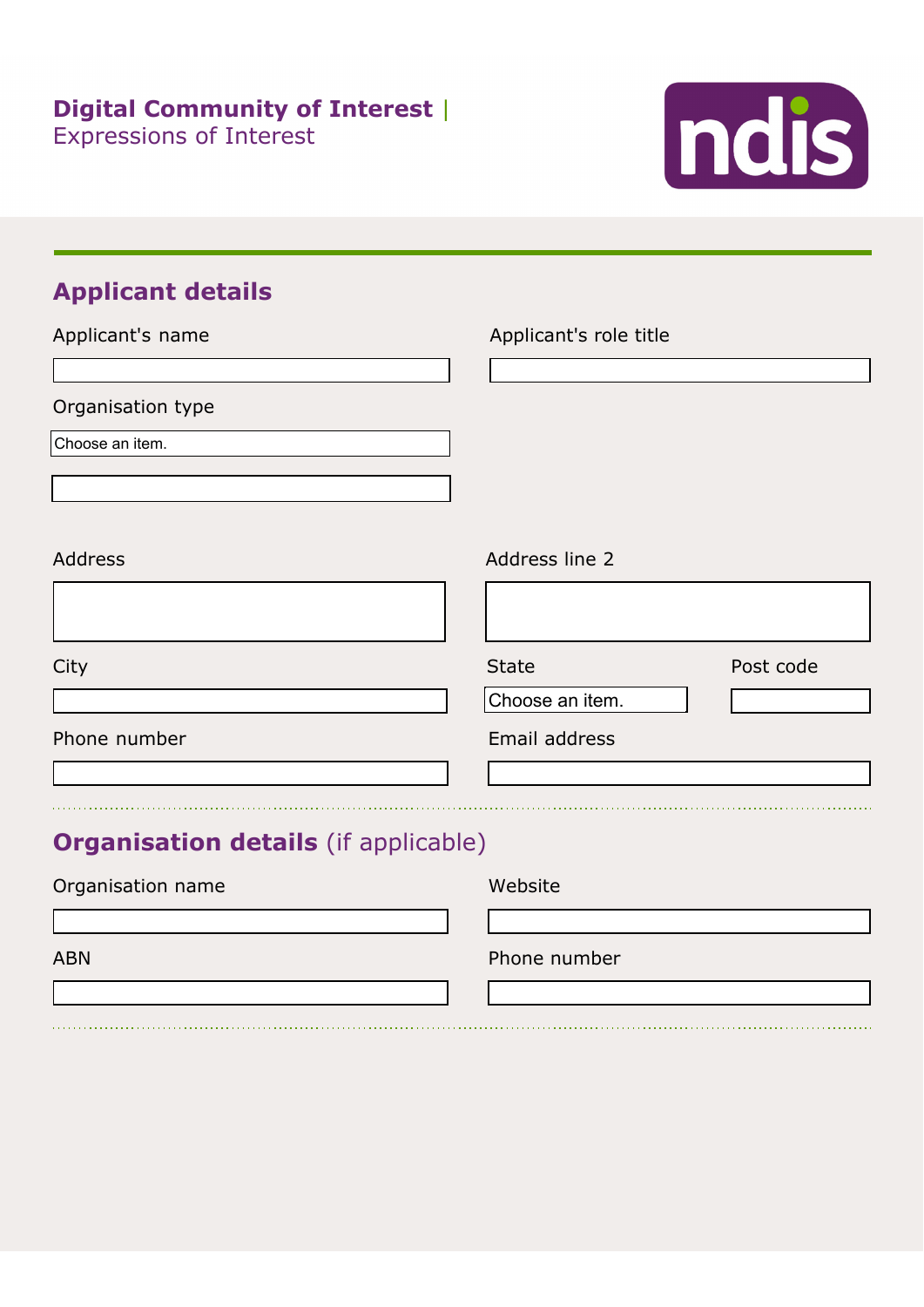### **Statement of interest**

Please provide a statement of your interest in joining the Digital Community of Interest and how your involvement will contribute to this forum. Please consider the stated purpose and Terms of Reference in your response. (maximum 2500 characters, including spaces).

Are you available to travel interstate if required to attend meetings?

Do you have any accessibility requirements?

Choose an item. Choose an item. Choose

Choose an item. an item.

If you answered 'Yes' to having accessibility requirements please provide details of your needs (maximum 750 characters, including spaces).